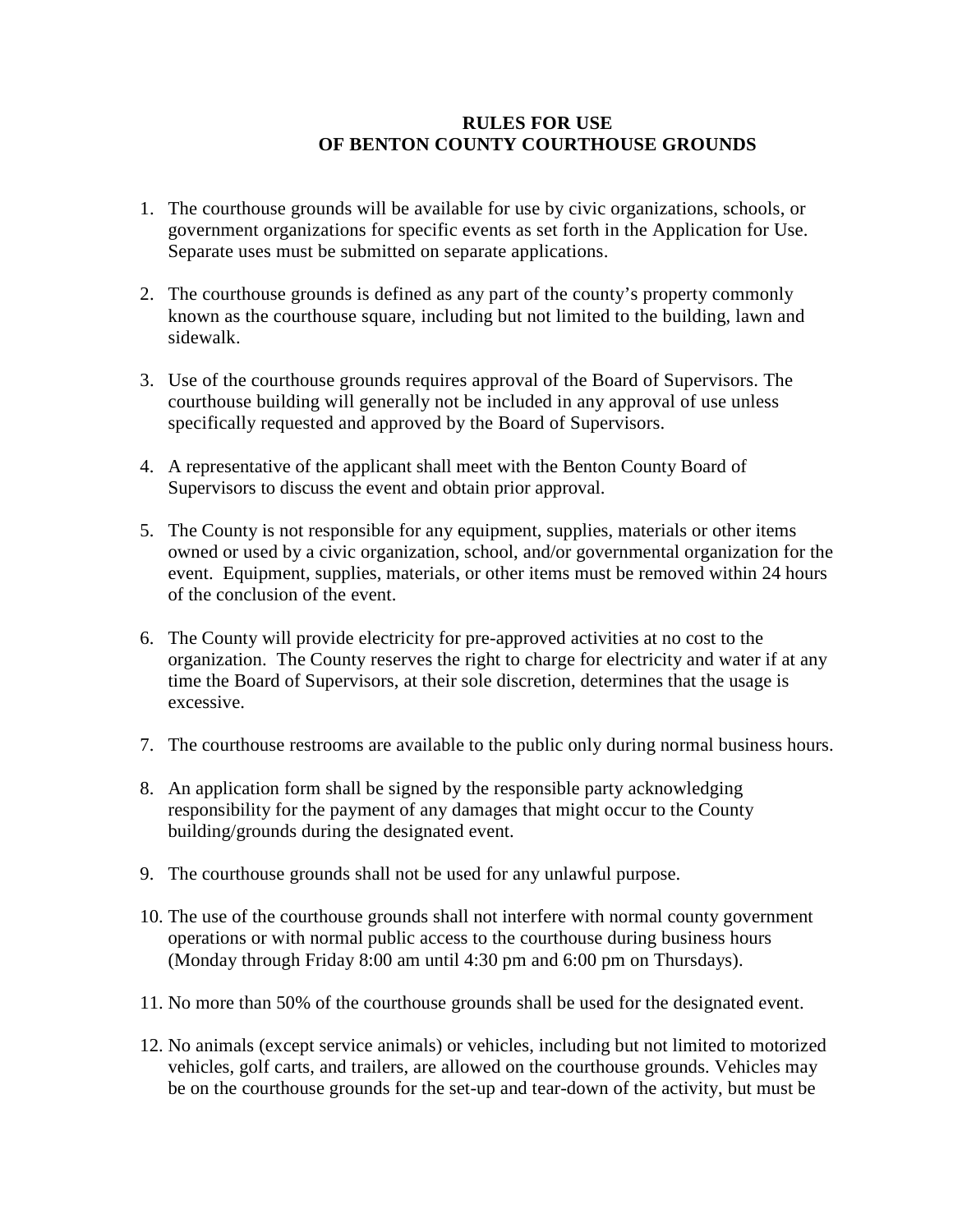removed immediately upon completion of set-up and tear-down. Damages caused by vehicles on the courthouse grounds shall be repaired by the county and invoiced to the applicant.

- 13. No alcoholic beverages are allowed on the courthouse grounds.
- 14. No weapons are allowed on the courthouse grounds.
- 15. No smoking is allowed on the courthouse grounds.
- 16. Loud noise, music, or other activities conducted on county grounds that disrupts county business or adversely affects surrounding areas are prohibited.
- 17. Nothing shall be placed on the courthouse grounds that could be harmful to grass, vegetation, or trees.
- 18. Signs, emblems, banners, pennants, etc. may not be affixed to trees, landscaping, signage, furniture, or to the building inside or outside.
- 19. All entrances and exits shall not be altered and/or blocked in any way during courthouse business hours.
- 20. The courthouse grounds shall be cleaned by the applicant and returned to their preevent condition within 24 hours after the designated event or arrangements shall be made to pay the County for the cost of cleaning.
- 21. An application form shall be signed by the responsible party acknowledging responsibility for the payment of any damages that might occur to the courthouse grounds during the designated event.
- 22. Any group using the courthouse grounds shall provide the County with proof of an insurance liability policy naming the County as an additional insured in an amount of at least \$1 million.
- 23. Any applicant using the courthouse grounds and causing damages shall be required to reimburse the County for the cost of said damages. For purposes of this paragraph the applicant is defined as the applicant (civic organization, school, or government organizations) and includes, but is not limited to, event participants, attendees and spectators.
- 24. The Board of Supervisors reserves the right to refuse use of the courthouse grounds for any event that may compromise the security of the courthouse or the safety of either courthouse employees or the general public.
- 25. Violation of any of these rules or failure to promptly pay for costs incurred by the county for repairing damage or clean-up may be cause for the County to deny an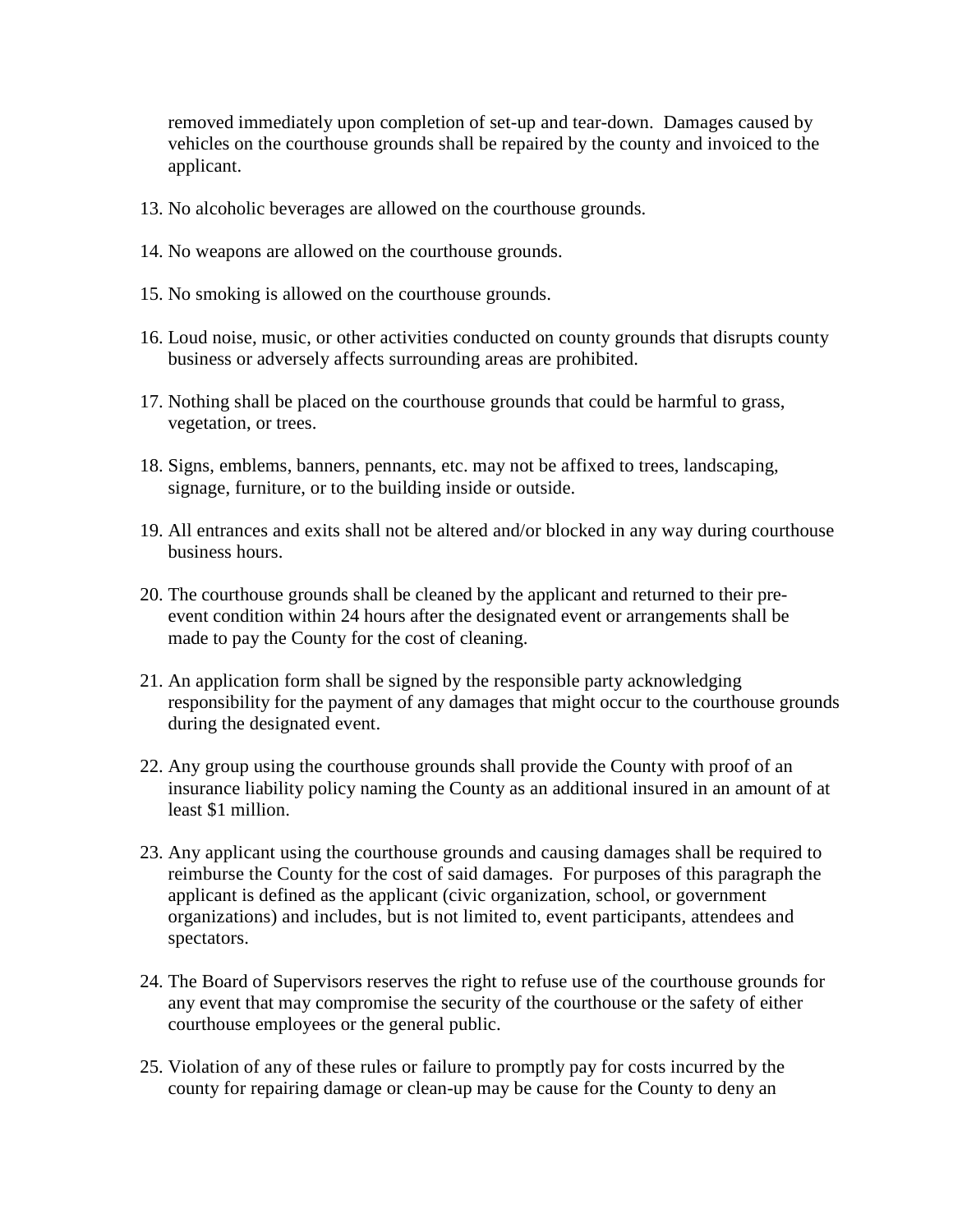applicant's future use of the Courthouse grounds.

- 26. Holiday Displays: In addition to the foregoing, winter holiday displays shall be approved prior to placement as to type of display, form, size, and location. Such holiday displays may be displayed from November 15th of one year to January  $10<sup>th</sup>$  of the following year, at which time, all displays must be removed. It is noted that electrical service is limited and will be on a first come/first served basis. However, in the event that the County places a holiday display or lighting on the courthouse grounds, the County's use of electricity supersedes all other displays and is primary. Holiday displays shall not be allowed at any other time of the year.
- 27. The Board of Supervisors in the exercise of its discretion may grant variances from these rules and requirements for cause shown on a case-by-case basis.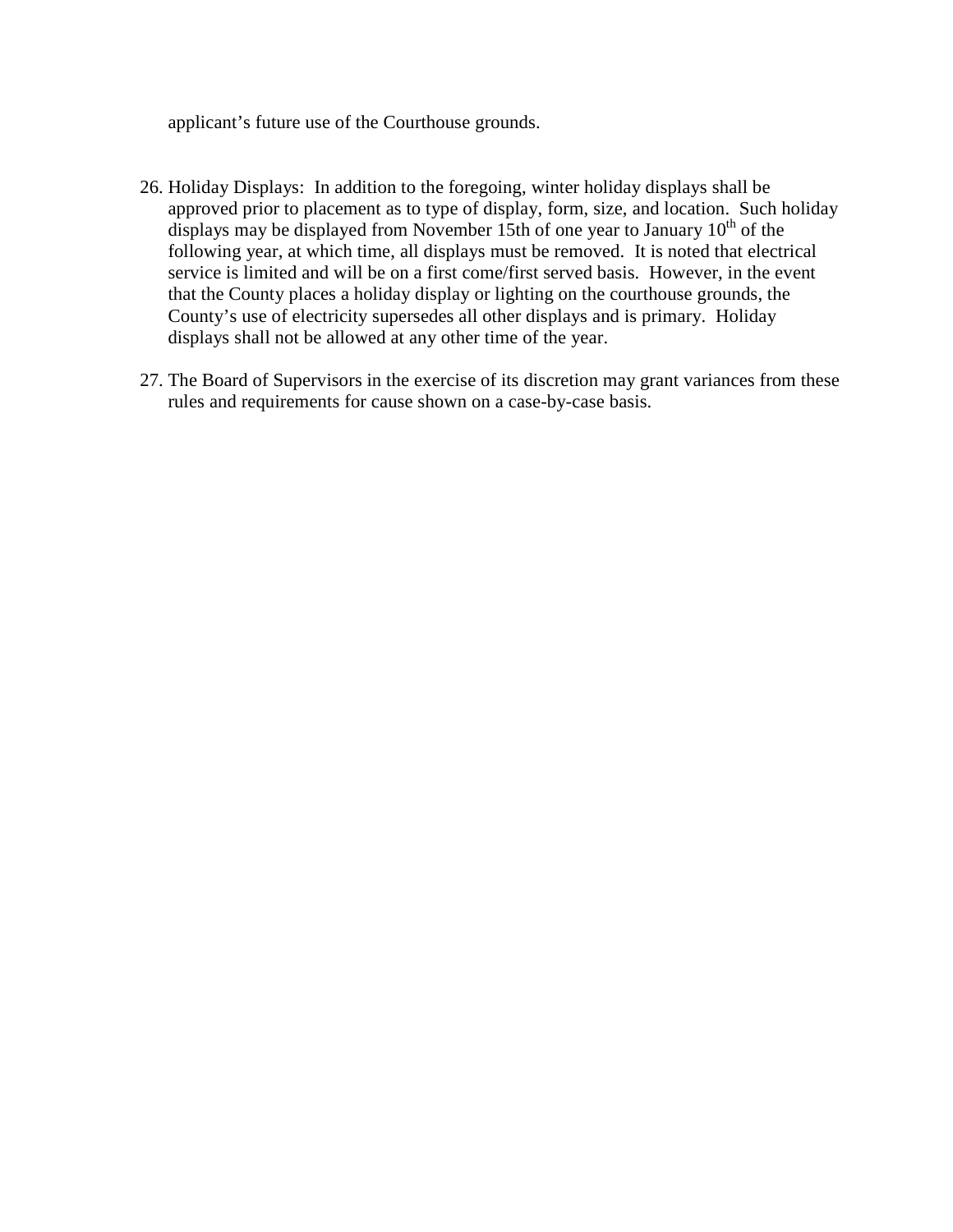## A**PPLICATION FOR USE OF COURTHOUSE GROUNDS**

|                                                                                             |                                                                                 |          | Date:          |  |
|---------------------------------------------------------------------------------------------|---------------------------------------------------------------------------------|----------|----------------|--|
|                                                                                             |                                                                                 |          |                |  |
|                                                                                             |                                                                                 |          |                |  |
|                                                                                             |                                                                                 |          |                |  |
| Time of Activity/Event: $\_\_\_\_\$ a.m. /p.m. to $\_\_\_\_\$ a.m. /p.m.                    |                                                                                 |          |                |  |
| Name of Contact:                                                                            |                                                                                 |          |                |  |
|                                                                                             | (Please Print)                                                                  |          |                |  |
|                                                                                             |                                                                                 | (Street) |                |  |
| $(City/State)$ $(Zip)$                                                                      |                                                                                 |          | (Phone $#$ )   |  |
| Completed applications and must be submitted two weeks in advance of the requested date to: | <b>Benton County Board of Supervisors</b><br>P.O. Box 549<br>Vinton, Iowa 52349 |          |                |  |
| Section below to be completed by the Board of Supervisors                                   |                                                                                 |          |                |  |
|                                                                                             |                                                                                 |          |                |  |
| Approval/Denial Notification Sent to Requestor: Ves                                         |                                                                                 |          | N <sub>0</sub> |  |
|                                                                                             |                                                                                 |          |                |  |
| Notification Sent to Building Maintenance Manager: Nes No                                   |                                                                                 |          |                |  |
|                                                                                             |                                                                                 |          |                |  |

 **\_\_\_\_\_\_\_\_\_\_\_\_\_\_\_\_\_\_\_\_\_\_\_\_\_\_\_\_\_\_\_\_\_\_\_\_\_\_** 

Benton County Board of Supervisors